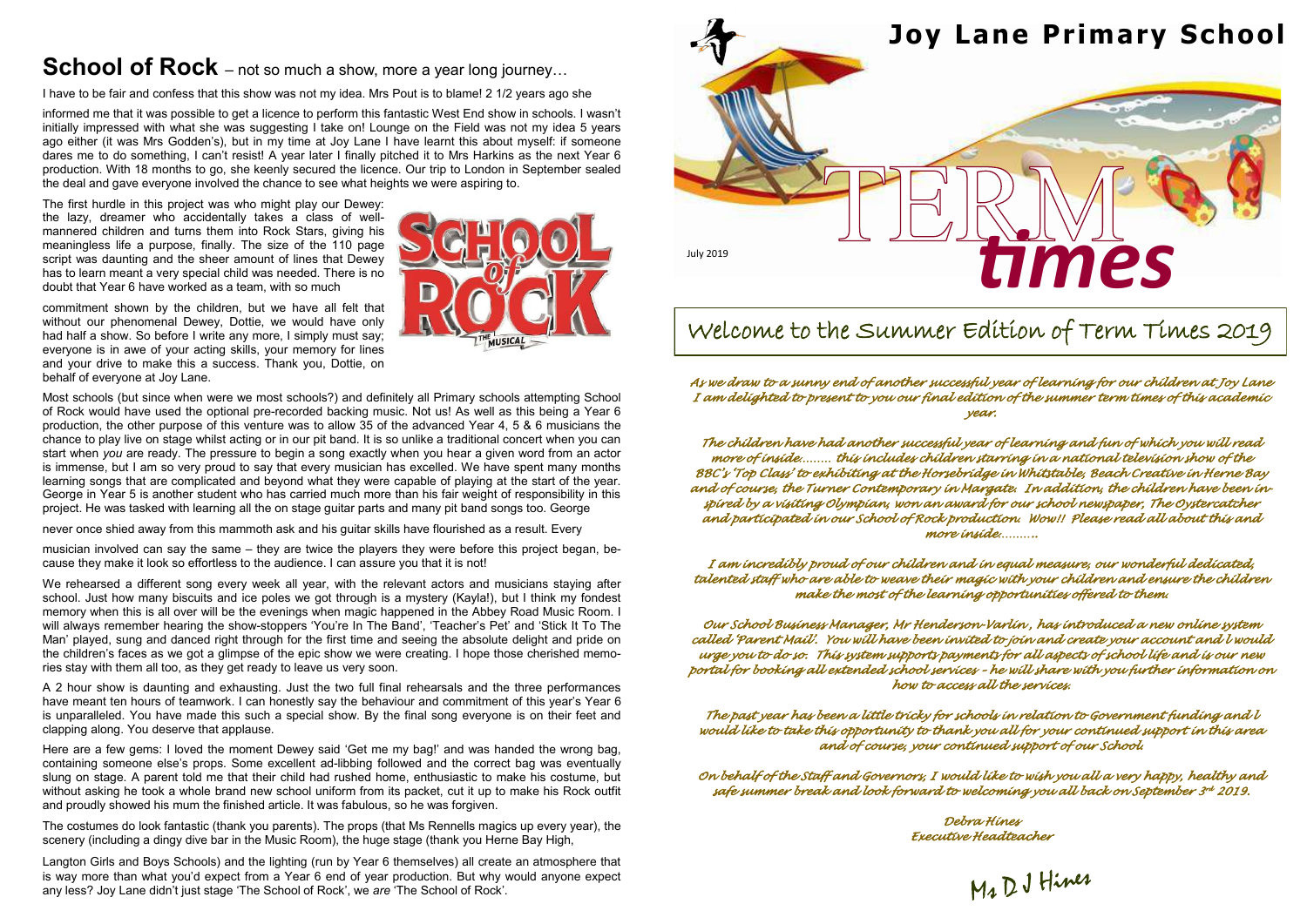## **Harrier Lodge Care Home Visits**

Since Joy Lane Primary School pupils won a competition to name a suite at Harrier Lodge Care Home last year, our links with them have become stronger than ever. This year has seen us counting birds as part of the RSPB Big Garden Birdwatch, singing at the Grand Launch and reading to the residents on World Book Day.

More recently, a group of Year 6 children has been visiting Harrier Lodge for weekly hour-long sessions over Term 6. During this time, the children have engaged with the residents in a range of activities such as singing and quizzes.

Friday  $28<sup>th</sup>$  June. As part of this special event, the children took part in activities based around the arts, including painting, music and dancing. The children loved getting messy, having their hands painted to contribute to a group canvas painting!

In addition to this, a group of Year 2 children were invited to take part in an Open Day at the Care Home on

We made the entrance gate the 9 3/4 station entrance, which I hope lots of people enjoyed running through the wall, where you were then met by the Hogwarts Express, Harry, Dumbledore and Hagrid (as well as

The staff at Harrier Lodge have noticed the impact of our many visits to the Care Home, and we hope that these experiences see our children build relationships with the residents, ultimately understanding the importance of community links and caring for others.

## **Joy Lane Summer Fair**

The Friends of Joy Lane took to the annual task of organising the School Fair and it was decided late last year that we would like to have a theme and the choice was made to go along the 'Harry Potter' line. This sent a lot of excitement around and about especially within FJL as we had some massive Harry Potter fans within the team!

Mr Ashley-Jones and Ms Hines to help!)

We then changed some of our traditional stalls to become magical and we put on potion lessons and wand lessons - Mr O'Keeffe and Mrs Gaze took their roles very seriously coming in full HP attire and delivered an amazing wand lesson.

We had the owls wandering around for all to see and some dance displays and music, including a staff band.

I hope everyone enjoyed this year's Fair; I personally think it ran really well and was lovely to see lots of faces enjoying themselves, especially soaking Mr Malkinson and Mrs Luckhurst!

The Fair takes a lot of our time and commitment beforehand, as well as on the day, and I would like to thank the FJL members for their help and support. I would also like to thank the staff for giving up their Saturday to help.

The Friends of Joy Lane always welcomes new members. You may prefer to just offer support at our events or, if you can spare the time, attend meetings and help with the organisation of events. Please come and find me or, alternatively, email with your details – extra hands are always appreciated.

We raise money for all sorts of things for the School, from small scale items like playground games and water bottles to big items like the minibus, this year we will be donating some money to the Swimming Pool to help with the refurbishment.



## Isle of Wight Residential

Once again, the Year 6s packed their bags, stocked up on sweets and headed off on their adventures to the sunny Isle of Wight. Kayaking, as always a popular highlight, saw the children (and adults) test muscles they never even knew they had as they paddled off into the blue lagoon. New activities lay in wait to test the children's endurance and determination: the Vertical Challenge involved climbing up ladders and over



obstacles to reach a tyre at the top whilst

Survivor let the children test the survival skills that they had learnt during our English lessons on Kensuke's Kingdom by starting a fire and building dens in the woods. As usual, the

disco and evening games were a great

Opportunity or the children to spend time

together and relax at the end of extremely busy days.

Meanwhile, back at school, the children who did not attend the residential took part in a military day with Mrs Rawlings, practising their skills of camouflage and stealth. All in all, a great reward for their hard work up to and during SATs.

## Highly Commended!

After another great year, Joy Lane's School newspaper The Oystercatcher is sad to say goodbye to its loyal Year 6 reporters, but very excited to announce that we have won the honour of "Highly Commended Entry" in the FirstNews School Newspaper of the Year Awards 2018-19. I'm sure many of you have seen the FirstNews paper, which is an award-winning newspaper read by over 2 million 7 to 14 year olds every week. I'm sure you'll agree that the award is a fantastic recognition of all the hard work of our Oystercatcher team. Dr Manson and Mrs



Kyle are so proud of their reporters' efforts and commitment this year and can't wait to see what news next year brings…



## Peter Bakare

On 26th June, the children of Joy Lane were treated to a guest visit from Great Britain's Olympic volleyball player, Peter Bakare. He was really

inspiring and the children were completely captivated during his assembly.

He was not just here to see the children though; he also supported and motivated the children through their fundraising fitness circuits. Every child in the school took part in the fundraising event and we are pleased to share with you the fantastic news that they managed to raise around £1,500.00, which will go towards new sports equipment for the children to enjoy in the very near future. Well done children!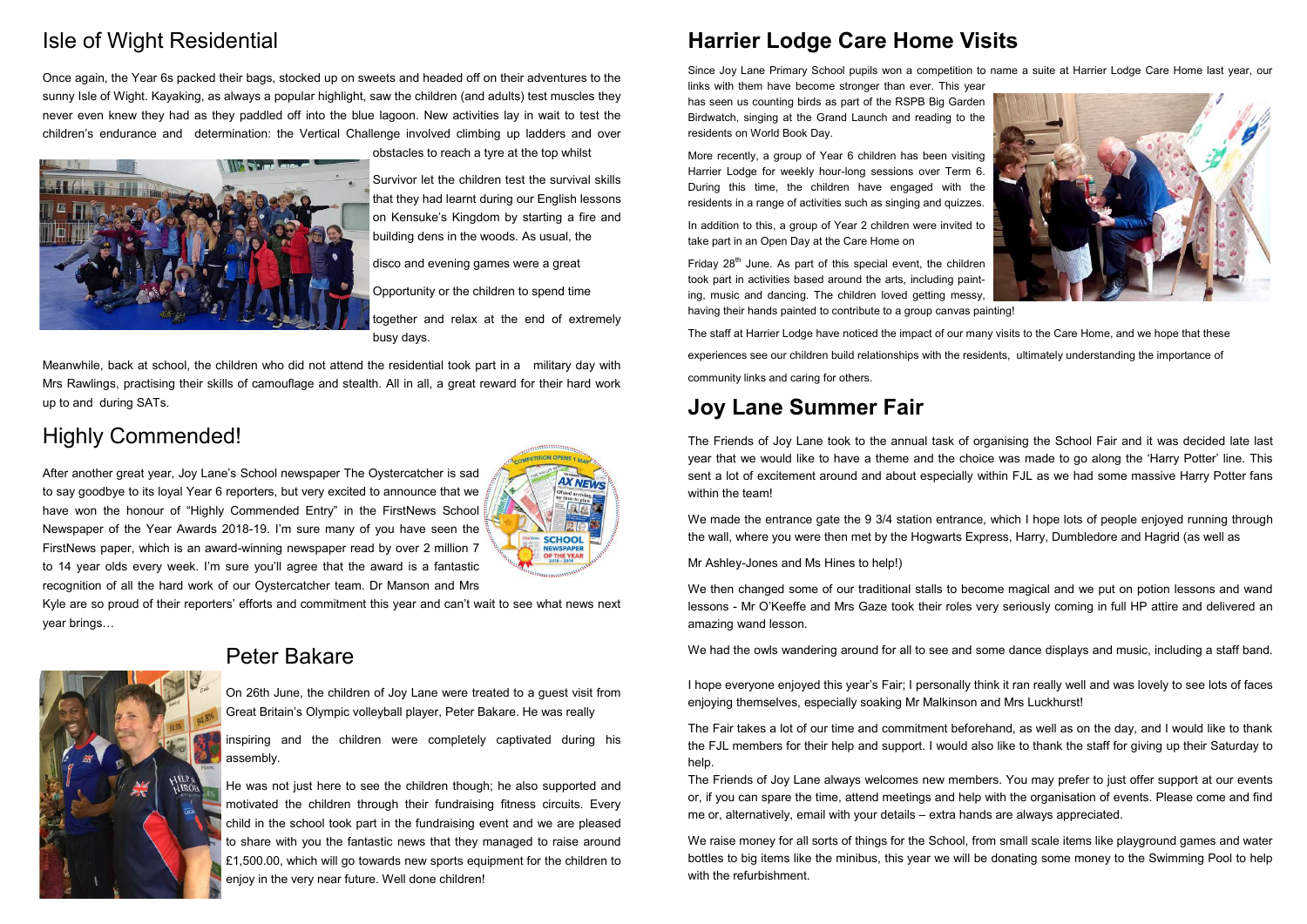## **April Fool**

Congratulations to anyone who spotted the deliberate April Fools' Joke on the Easter Edition of Term Times saying Summer 2018 despite the beautiful Easter picture. We took our lead from the children's Oyster Catcher and their pieces of fake news especially about Easter.

Sam Day visited us on Thursday 9<sup>th</sup> May to introduce the plight of the Asian Hornet bee to Joy Lane. We discussed what the job of the bee is and why. Having identified other insects which also

Well done.

### **The Plight of the Bee**

pollinate flowers we also made the connection between our



favourite fruit and how it is produced with the hard work of bees. We were shown an image of an Asian Hornet bee and told to remember its key characteristics: mostly dark, one yellow band and yellow legs. Sam informed us about the life cycle of an Asian Hornet during each season, winter, spring, summer and autumn. Their nest size was compared to that of a golf ball at the beginning, growing to that

of a football. Our brains were teased with some maths questions to try and calculate the growing number of nests. In 2008, there were 9,765,625 Asian Hornet nests. Finally, Sam asked us to keep watch for these bees in sheds, gardens and picnic areas.

#### **Moore go down to the woods today!**

Moore Group Room visited a local bluebell wood as part of our science work on seasons. We travelled on the School minibus to Druidstone Park, Blean in May. We were overwhelmed with the fragrance and the beautiful carpet of blue flowers. We enjoyed losing ourselves in the wood and finding our way back! It was a fantastic opportunity for our children to enjoy a wonderful sensory experience and share it with their friends in Oysters. The Park also has a small farm and we were thrilled to see some baby lambs amongst the other animals. All of the children thoroughly enjoyed the trip and haven't stopped talking about it



since.

#### **Leeds Castle**

In Term 5, Year 1 was incredibly excited for a trip to Leeds Castle. We prepared by learning all about castles and the different features they have and were keen to get going so we could spot the portcullis and arrow slit windows on a real castle! We were also incredibly excited for lunch and the play park (of course!) and these did not disappoint. We enjoyed a special workshop all about the Swan Princess where we all got to dress up and parade through the gardens where, unfortunately, Van Gogh Class got photobombed by a peacock! We got to explore the castle where we put all of our learning to the test and the staff at Leeds Castle were not only impressed by our knowledge but our beautiful manners too. What a fantastic trip!









## **Sports Week**

This year's Sports Week was a week filled with lots of fantastic sporting events for everyone to get involved in during the first few days the teachers were able to show the Year 6's just how good they still are at sport! Year 6 fielded a very strong squad of netballers and there was a moment, early on in the match, when the teachers were genuinely concerned that they might come out second best. Well done to all the Year 6 netballers; you were amazing!

Boys' football was another close game between Year 6 and the teachers and again there were times when the score could've gone either way.

Unfortunately for the children, it went yet again in favour of the teachers (phew). With the women's World Cup headlining the Nation's viewing, the Year 6 girls were excited for their game against an all female staff team. The girls played exceptionally well but the teachers had an insider on their team who knew how the girls were likely to play. All the teams played with great skill and sportsmanship and were fantastic role models to the rest of the School.





Another feature of Sports Week was the introduction of our own World Cups and Swimming Galas (Lower School and Upper School). The children competed with enthusiasm and a healthy competitiveness that showcased them to the best of their abilities. Some of the days even kick-started with a routine by our very own Wake Up, Shake Up team who led a playground full of children who were eager to get active.

Of course, Sports Week wouldn't be complete without Sports Day. With the School being as large as it is, Sports Days were split over three days. Having been part of them all, I can gratefully say that these were very successful events, and the children really embraced the whole experience and did themselves proud.

The whole week was incredible and we hope that next year might be even better!

#### **Staff vs Year 6 Netball**

A fantastic game with the Year 6s being matched in intensity and enthusiasm by the staff team. Both sides played professionally and well. Year 6 showed themselves to be fast, exuberant and fearless, though in the end, youth lost out against the experience and stamina displayed by the staff team. All in all, an excellent match full of drama and speed.



#### **Staff vs Year 6 Boys Football**

Really great match full of thrills and spills. Year 6 were excellent showing speed, determination and their excellent head for the game; they were unfazed by the "authoritas" of the opposing staff team. The staff played passionately, excelling themselves on the pitch and keeping pressure on Year 6 for the duration of the game.

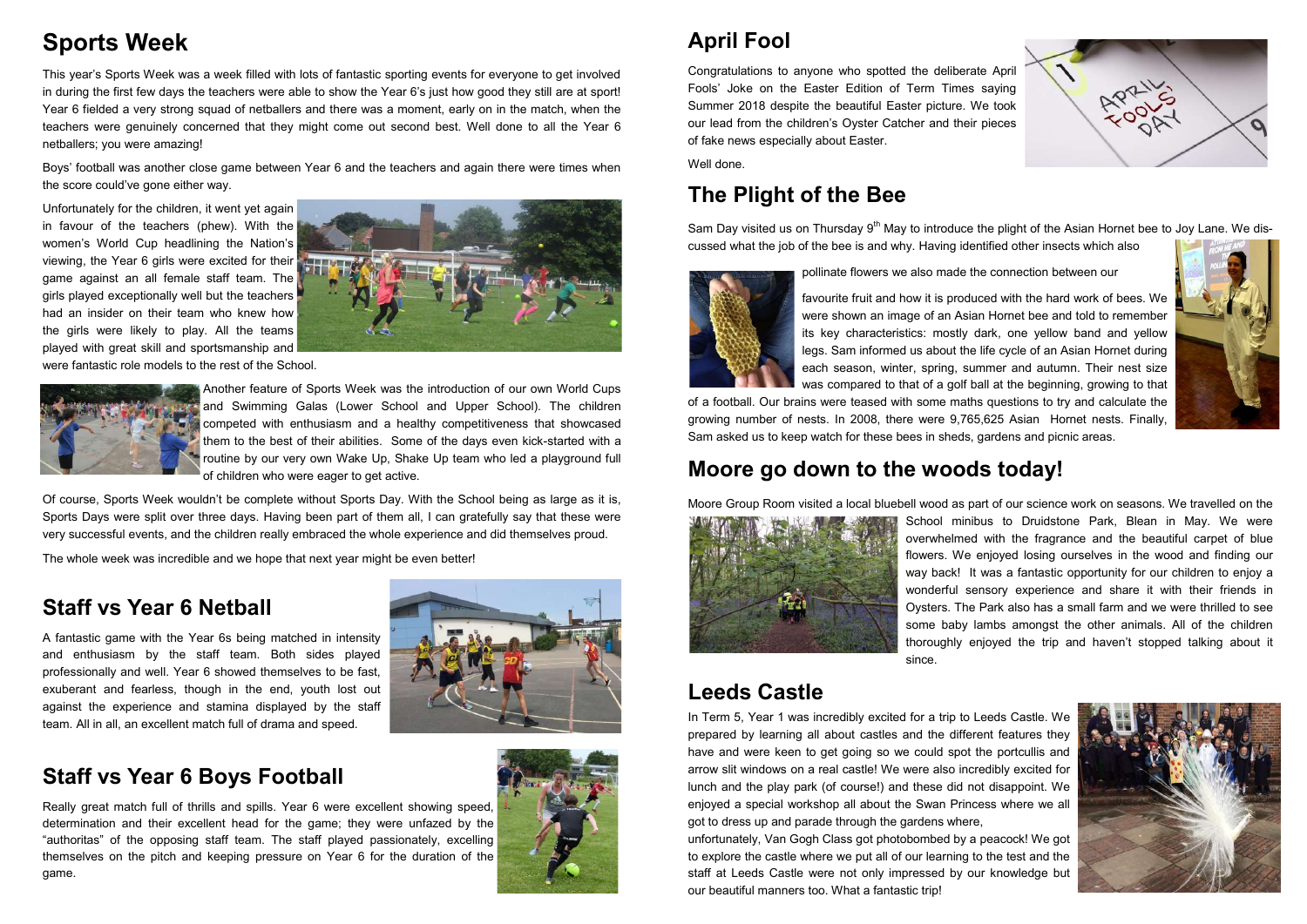## **Castle Banquet**

To celebrate the end of our topic on Castles, Year 1 enjoyed a wonderful morning at a Castle Banquet. We tried out some medieval dancing, had a go at some medieval games and even became jesters to tell poor friends some jokes. We dressed in our finest clothes and enjoyed a feast to celebrate the occasion.



Firstly, we put on our bright yellow jackets and headed outside to get onto the giant coach quickly. When we got on the coach everybody was chatting "go faster" or "over take them!"



After that we got there, we got to go on a large, brilliant safari truck ride. We saw a speedy ostrich, a lazy rhino and a long-necked giraffe. Then we had a scrumptious

picnic and played in the miniature park. If we looked over the fence we could see some cute, small meerkats and we also saw a camouflaged palas cat, a sleepy lioness and a stripy tiger. After that we went to the colossal dinosaur forest. We saw tiny baby dinos,

We when left the park, our group got lost and we had to get a truck back to basecamp. Finally, Year 2 went back on the big white coach. My favourite part was seeing the



ferocious adult dinosaurs and even a huge dinosaur bone. animals, especially the cute, fluffy meerkats. What an exciting day it was! By ThePrawnMuncher Year 2

## **Living History**

interrogated there but most were taken to Tower Hill to be executed – a very public exhibition of brutality, which was supposed to act as a deterrent. Walter



Raleigh 'lived' in the 'Bloody Tower' for many years in comparative comfort. Anne Boleyn was granted a

Year 4 were lucky enough to start their new topic about the Egyptians with a hands on day at the beginning of Term 5. Living Histories turned our Lower School Hall back in time 3000 years so that the children could experience first hand what life was like in Egyptian times. The children got to play Egyptian games, make cartouches, handle replica Egyptian artefacts, weave reed as they would have done on the River Nile, and write a message in hieroglyphics. After lunch, the year group learnt about mummification with a real life demonstration! Pharoah Logan did a fantastic job of playing dead whilst he was taken through the mummification process. The children loved discovering how the internal organs were removed and why this happened. We finished with a competition between the three classes playing a traditional Egyptian game and answering questions about what we had learnt. A brilliant way to start our history topic due to the gore and fun!!! Thank you Living Histories for bringing Egypt to JLPS! Mrs K Stanley

## **Year 5 Visit the Tower!**

Year 5 set off on Leo's Coaches to experience 'Crime and Punishment' at the

Tower of London! We were greeted by a rather severe looking Beefeater.

There were chicken wire statues of lions at the gatehouse – part of the menagerie of animals given to various monarchs over the years. What do you give a King or Queen as a present? These exotic animals were moved and actually started the London Zoo.

It was a little wet when we arrived but that did not seem to dampen the children's enthusiasm.

Imagine being led into the Tower of London through Traitor's Gate to be imprisoned in the White Tower. Your last look at freedom as you glance back as the gates close! It must have been a sobering thought but



in reality, it was the VIP prisoners who stayed at the Tower and were executed there. Some prisoners were

relatively quiet execution on Tower Green as a mark of respect. She was one of only 10 executions there. The final execution was a German spy during World War II and this chair shows that the bullet went straight through him and out the other side. Rather gruesome but an interesting fact. The final prisoners were the Kray Twins who spent several nights in custody for failing to turn up for conscription and for punching a guard. Strangely enough, the guard could not remember which twin punched him so the charges were dropped!



It is said that if the ravens leave the Tower of London, Britain and the Monarchy will fall so they are very well looked after with aviaries to sleep in - except one who has a private bird box because he does not like crowds. The Royal Mint was housed in the Tower of London to begin with before moving just outside the gates. We didn't realise just how important the Tower was to British history since 1066 when William the Conqueror became King and made London the hub of his kingdom.

The children waited so patiently to see the Crown Jewels. The last coronation was  $2^{nd}$  June 1953 but our pupils may well see two coronations in their lifetime – Charles and William.

Unfortunately, there was no photography but Jake G said how good the display was while waiting - it

occupied the time well. We really do queue well. An American visitor to London said, "Howdie Ma'am, looks like you have your hands full with so many children. Have a nice day now!" We recip-

rocated and wished him a lovely time and hoped it stopped raining – which it did!

Finally, the interactive part of the display looking at different ways to protect a castle, which obviously worked as the Tower was built in 1078 and remains to this day.

William the Conqueror would have been very proud of his legacy.

Talking of pride, Year 5 behaved so well despite the weather. They were polite, interested and a pleasure to take to London. Thank you to all the adults who accompanied us but especially our Parent Helpers who made it possible – Mrs Polley and Mrs Brocklehurst.



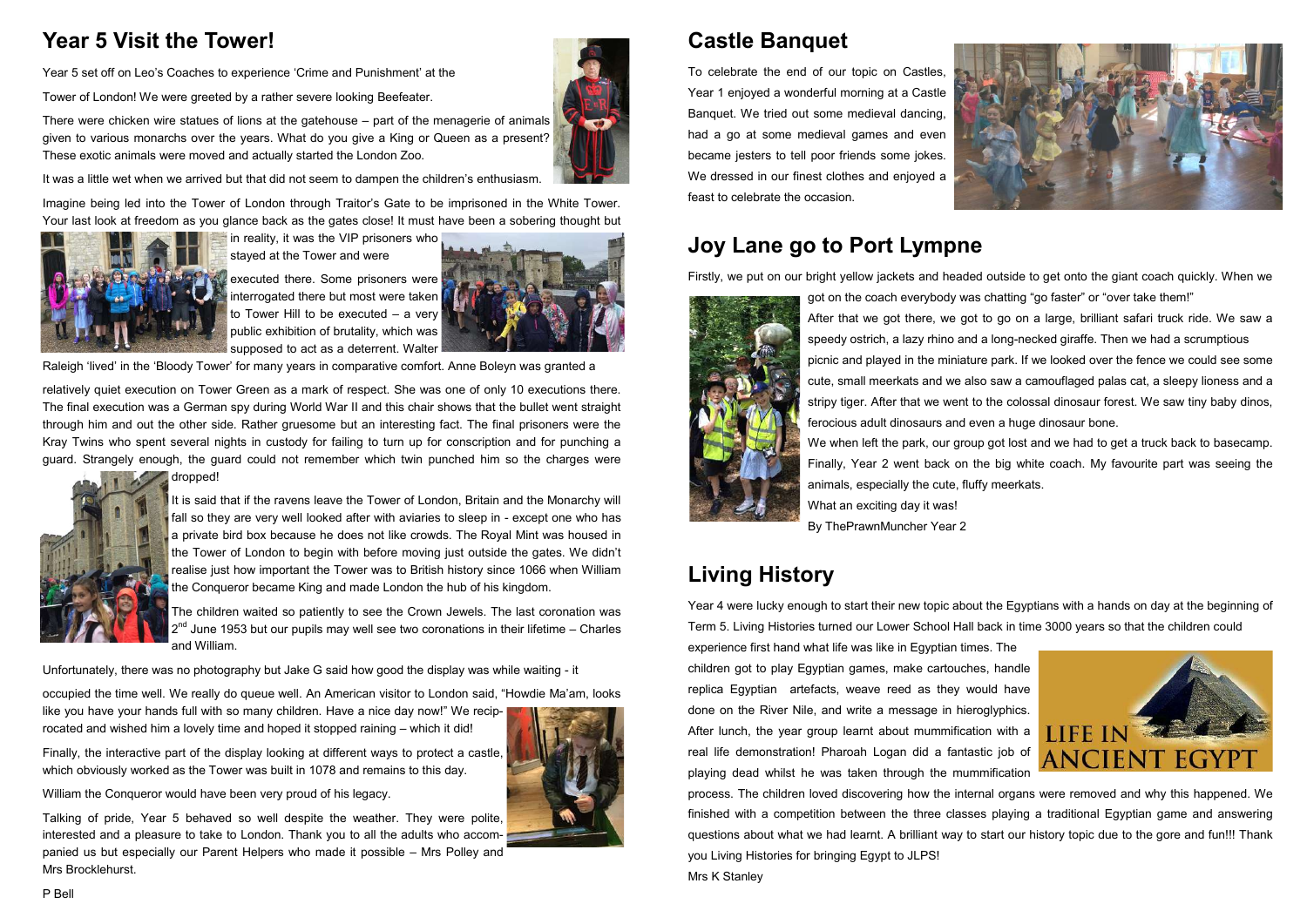## **Top Class!**

On Tuesday 21st May, five Year 6 children, their parents, Mr Rogers and Dr Manson travelled by train to BBC Scotland in Glasgow to film an episode of BBC's Top Class.

Top Class is a show that pits a team of four Year 6s and their teacher against another school. Just sixteen schools from around the UK qualified for the televised finals. Agnes, Dottie, Sam, Ruby and Cleo had been revising National Curriculum topics for weeks before the big day. They did the school proud with their determination and resilience, coming up against a ES **RUBY CLEO** team that got the highest score in the show's history thanks to their quick buzzing! Mr Rogers organised **JOY LANE** everything and described the experience as "an amazing opportunity for the children to discover what really goes on behind the scenes before the camera rolls." (He secretly enjoyed his time in hair and make up as well!).

We will keep you informed of when the show will air on the BBC.

## **Sports Awards 2018/19**

This year, as part of our connection to the School Games organisation, we were invited to nominate children for various different Sports Awards. We are very happy and proud to announce that some of the children at Joy Lane were successful and have received certificates to celebrate their achievements.

Hayden was awarded with runner up in the Commitment to Sport group for his continued football success with Gillingham FC.

Kayla was awarded a winner's certificate for her personal achievements in swimming with some incredibly competitive times in a recent competition.

Our Key Stage 1 Wake Up and Shake Up team also won the winners certificate for Key Stage 1 Team of the Year by placing a very commendable third in their dance competition.



The final winning team was our very own year 6 Sports Leaders who were recognised for their ongoing help and support with sport in our school. They were fantastic during all the sports days and helped teach some PE by developing lessons and then delivering them under the watchful eye of

Mrs Luckhurst. Well done team!

There was also a special letter written for our Key Stage 2 Basketball Team who came second in a local competition by just one point. We are very proud of them and their silver medals!

### **Bugsy Malone**

Year 5 'strolled' up the hill to The Whitstable School to watch a wonderful version of Bugsy Malone directed by Mr S Giles. It was lovely to see some 'old' faces, although I realise old is a relative term.

What was wonderful about this production was the obvious enjoyment The Whitstable School pupils had whilst performing: - fine singing, good dancing, captivating acting and some brilliant comic timing.

Thank you to all the adults who came to support our walk especially Mrs Polley and Mrs Brocklehurst. It was a lovely opportunity for our Year 11 work experience pupils to compare performances at different schools.

### **Inspirational Sports Coach Retiring**

I am sure that you are all aware that the amazing Bill Good is retiring at the end of this academic year which, on one hand is brilliant for him as he will have the opportunity to spend more time with his family; however, from a selfish point of view, I and many other colleagues, will be extremely sad to see him leave. Not only has Bill been a fantastic member of staff to have work in our Autism Provision, he has also been a constant figure on the football pitch. No matter what the weather, Bill will always be seen outside on the field with a group of children playing football. My fondest memory of Bill has to be when we had just had a huge amount of snow fall onto our school field. Unsurprisingly, Bill did not cancel football club, and had all the children performing snow angels as a warm-up.

You will be missed Bill, and by no-one more so than me.

Mr Rogers

Football Assistant to Bill Good

#### **33 Years!**

Mrs Oakley has been at Joy Lane for 33 years and has taught us pretty much everything we know! She has dedicated so much of her time to Joy Lane and been a great support to staff, pupils and parents alike. Nothing is ever too much trouble for

Mrs Oakley; she has an extremely caring nature, she is also firm but fair in her inter-

actions with the children and gains their respect, as well as having a fun sense of humour which often makes the children laugh. Nothing is ever too much trouble for

Mrs Oakley and she can turn her hand to anything, her specialism is manning the gate in her yellow jacket and being outside in all weathers! She has a wealth of experience and has seen many changes throughout her time at Joy Lane. We have all created lots of special memories with Mrs Oakley, and she has many a story to tell. She will be sorely missed by us all at Joy Lane. Mrs Oakley, we all wish you a very happy and healthy retirement. Now it is time for you!



Mrs J Elbourn



2011 Bronze Award Inspirational Sports Coach of the Year

Mrs Oakley many many years ago!